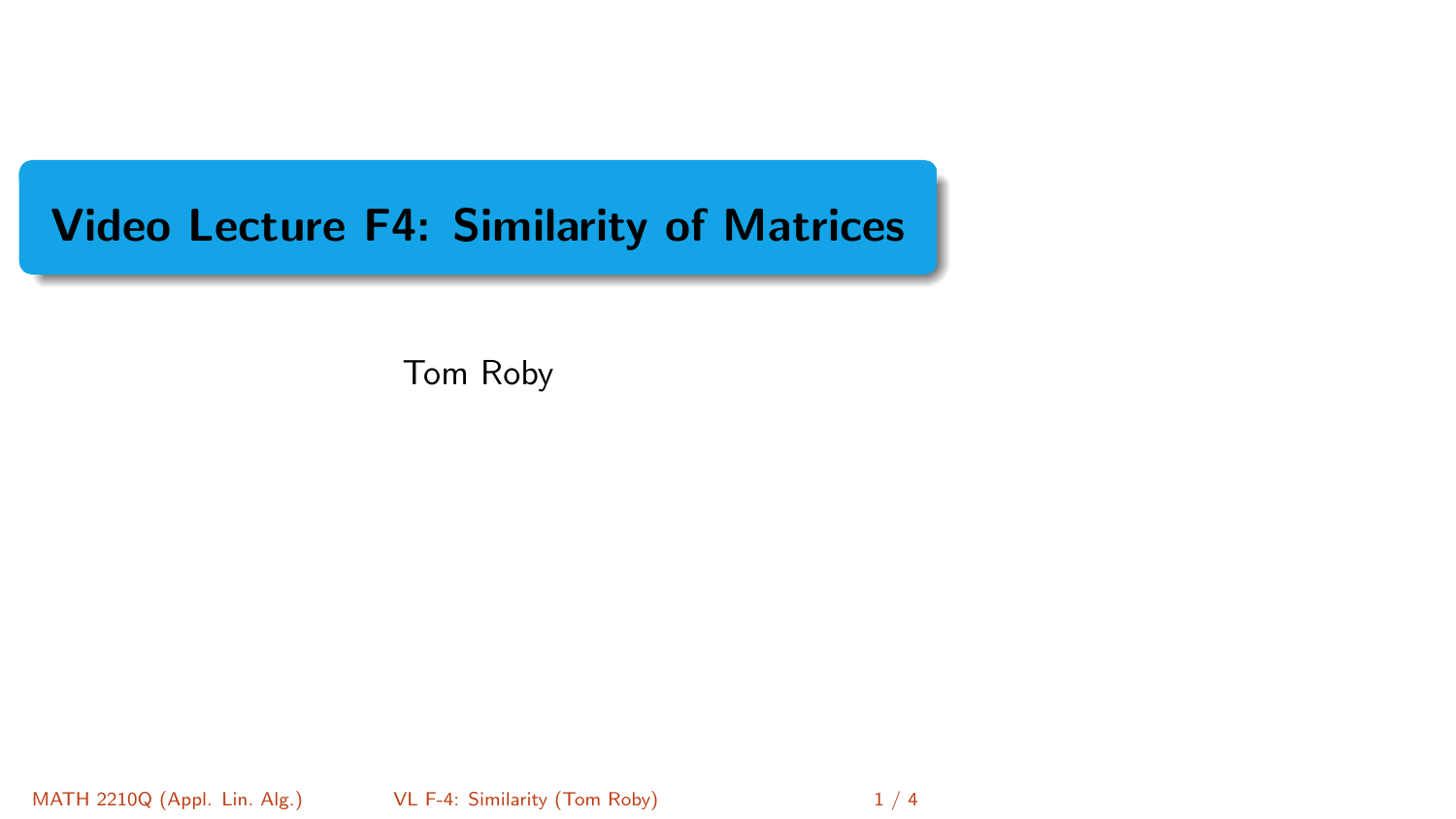## Outline & Objectives

- Define the notion of *similar matrices* and show that similar matrices have the same eigenvalues.
- Define the *(algebraic) multiplicity* of an eigenvalue.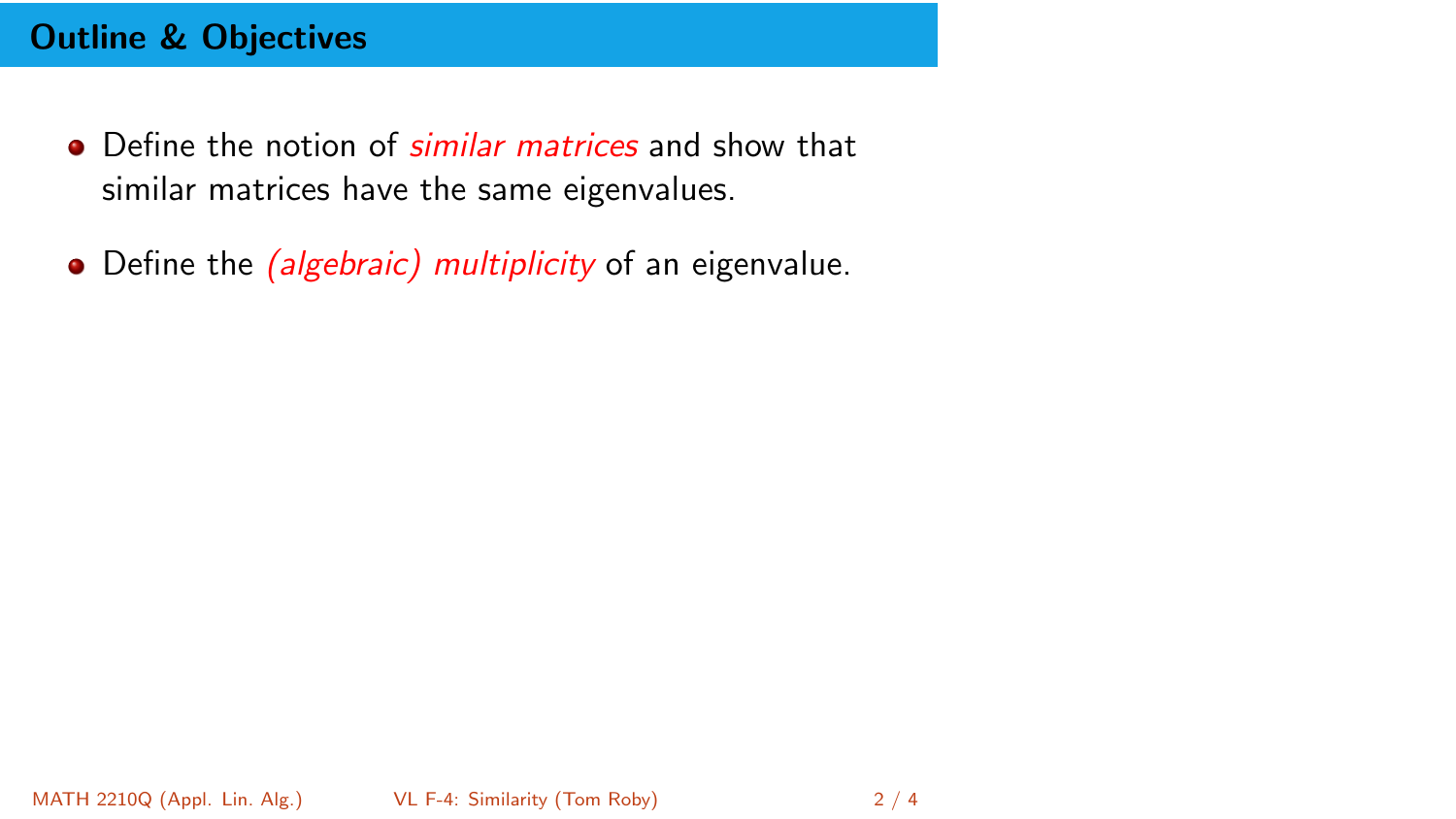### Similarity of Matrices

#### Definition (Similar matrices)

Call two square matrices  $A, B \in \mathbb{R}^{n \times n}$  similar if  $\exists$  an invertible  $P \in \mathbb{R}^{n \times n}$  such that  $A = PBP^{-1}$ ; then write  $A \stackrel{S}{\sim} B$ .

$$
A = \begin{bmatrix} 1 & 2 \\ 5 & 4 \end{bmatrix} = \begin{bmatrix} 2 & 1 \\ 5 & -1 \end{bmatrix} \begin{bmatrix} 6 & 0 \\ 0 & -1 \end{bmatrix} \begin{bmatrix} 1/7 & 1/7 \\ 5/7 & -2/7 \end{bmatrix}.
$$

Proposition (Similarity is an equivalence relation)

$$
\forall A, B, C \in \mathbb{R}^{n \times n}, \text{ we have (1) } A \stackrel{S}{\sim} A \text{ (reflexive)};
$$
  
(2)  $A \stackrel{S}{\sim} B \implies B \stackrel{S}{\sim} A \text{ (symmetric)};$   
(3)  $A \stackrel{S}{\sim} B$  and  $B \stackrel{S}{\sim} C \implies A \stackrel{S}{\sim} C \text{ (transitive)};$ 

Why is it useful that A is similar to a diagonal matrix? Say A is an monthly update matrix, and want to project out ten years.  $A^2 = (PDP^{-1})(PDP^{-1}) = PD(P^{-1}P)DP^{-1} = PD^2P^{-1}.$ Similarly  $A^n = P D^n P^{-1}$ , so  $A^{120} = P \begin{bmatrix} 6^{120} & 0 \ 0 & (-1)^{120} \end{bmatrix} P^{-1}$ .

MATH 2210Q (Appl. Lin. Alg.) [VL F-4: Similarity](#page-0-0) (Tom Roby) 3 / 4